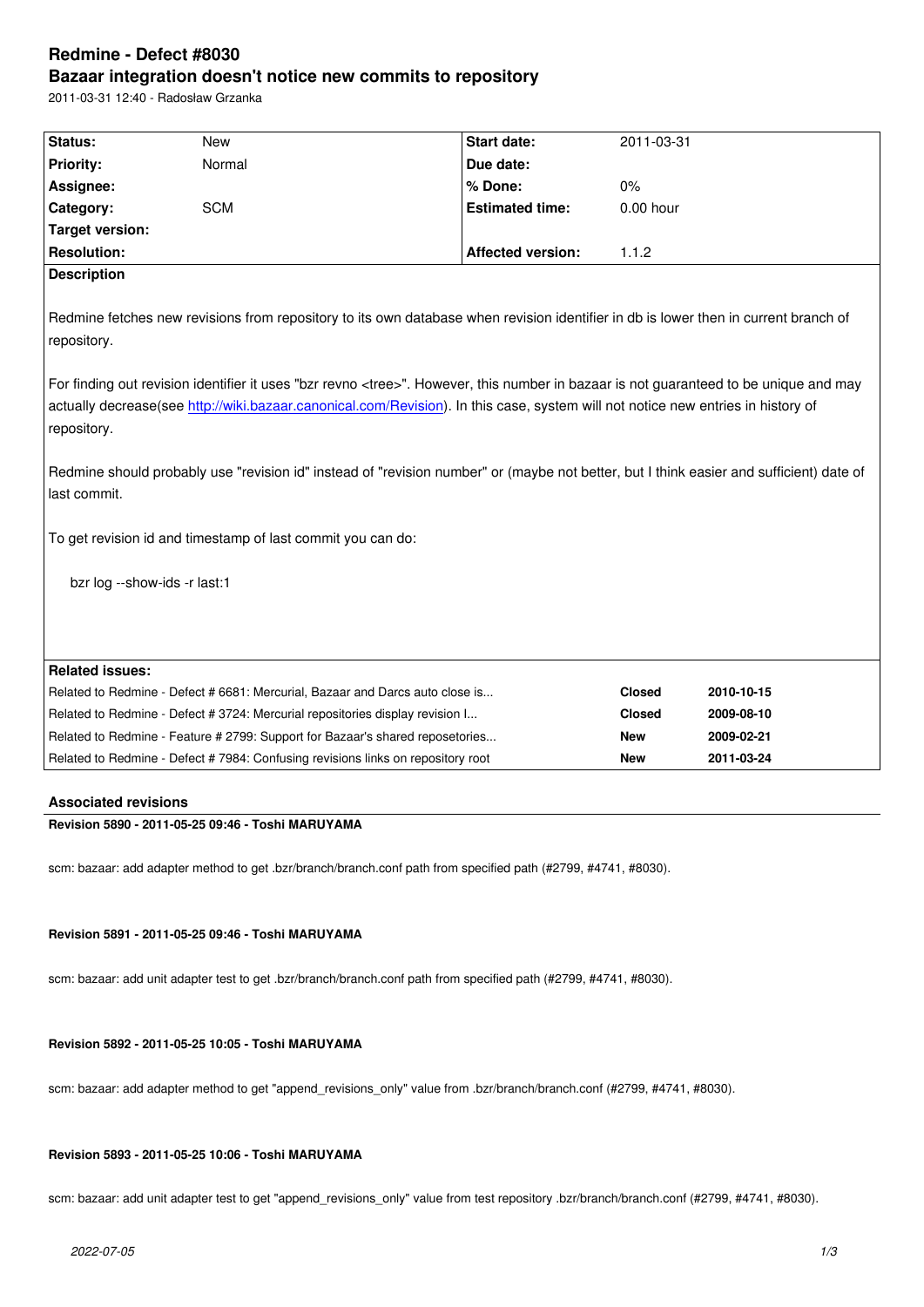# **Revision 5894 - 2011-05-25 10:51 - Toshi MARUYAMA**

scm: bazaar: use explicit return value in adapter branch\_conf\_path() (#2799, #4741, #8030).

#### **Revision 5895 - 2011-05-25 10:51 - Toshi MARUYAMA**

scm: bazaar: check not nil in adapter append\_revisions\_only() (#2799, #4741, #8030).

# **Revision 5899 - 2011-05-25 13:33 - Toshi MARUYAMA**

scm: add exception of fetching revisions error in repository model (#5357, #2799, #4741, #8030).

# **Revision 5932 - 2011-05-27 03:14 - Toshi MARUYAMA**

scm: bazaar: update test repository (#2799, #4741, #8030).

- Shared repository with trees (format: 2a)
- clone original branch to **trunk**
- set append revisions only = true at trunk/.bzr/branch/branch.conf

# **Revision 5935 - 2011-05-27 04:51 - Toshi MARUYAMA**

scm: bazaar: add unit adapter test that shared repository "append\_revisions\_only" is false (#2799, #4741, #8030).

adapter append revisions only() checks whether .bzr/branch/branch.conf exists.

#### **Revision 5936 - 2011-05-27 04:52 - Toshi MARUYAMA**

scm: bazaar: rename unit adapter test "test append revisions only" to "test append revisions only true" (#2799, #4741, #8030).

#### **Revision 5937 - 2011-05-27 04:52 - Toshi MARUYAMA**

scm: bazaar: add unit adapter test that append\_revisions\_only is false in test shared repository branch (#2799, #4741, #8030).

#### **History**

**#1 - 2011-03-31 15:19 - Etienne Massip**

Is it the same as #6681 ?

### **#2 - 2011-03-31 18:32 - Toshi MARUYAMA**

Please see #2799.